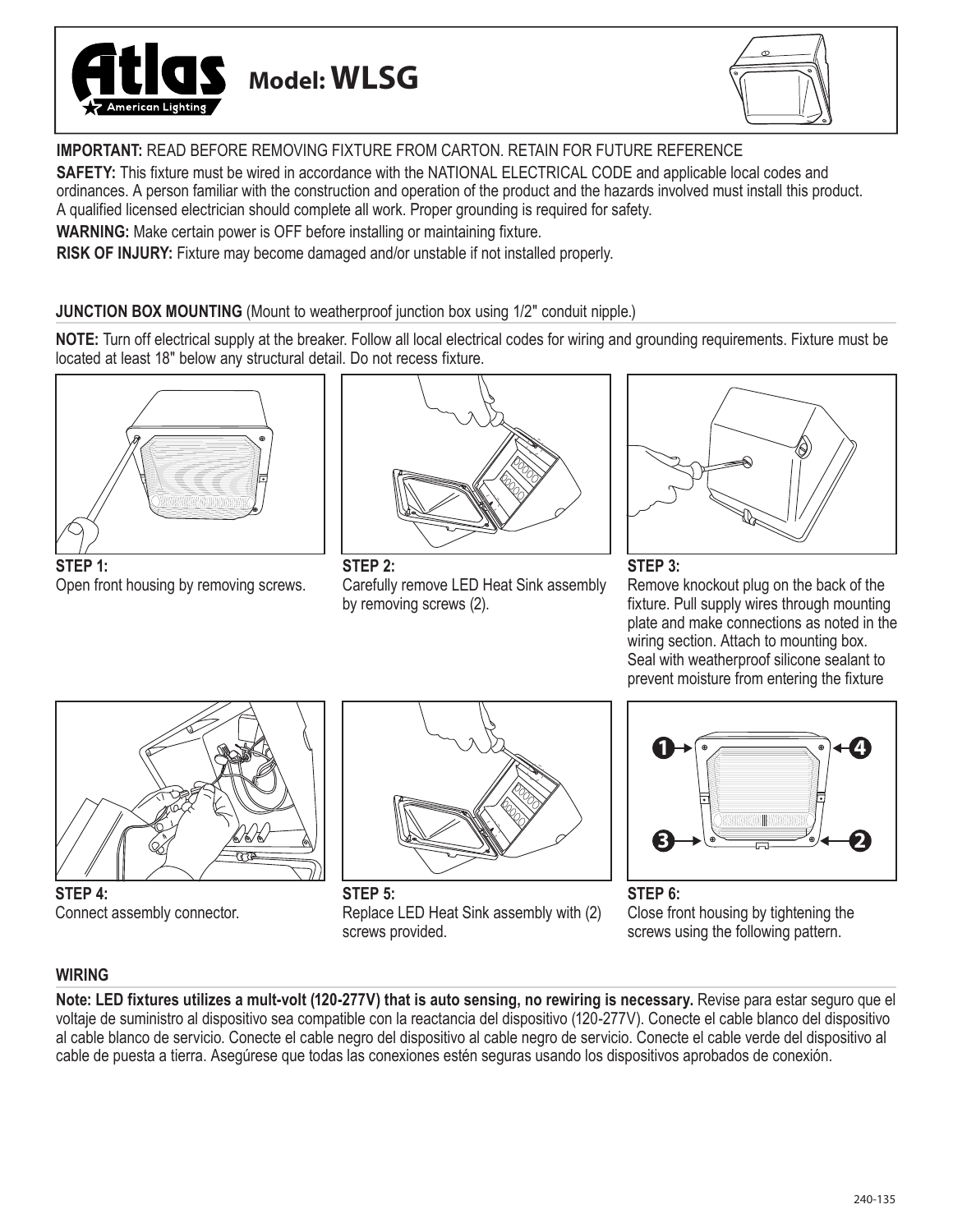



**IMPORTANTE:** LEER ANTES DE SACAR EL ARTÍCULO DE LA CAJA. GUARDAR PARA FUTURA REFERENCIA

**SEGURIDAD:** Este artículo se debe conectar de acuerdo al CÓDIGO ELÉCTRICO NACIONAL y los códigos y ordenanzas locales aplicables. Este producto lo debe instalar una persona familiarizada con la fabricación y operación del producto y con los peligros asociados a su instalación. Un electricista autorizado calificado debe terminar el trabajo. Por seguridad se requiere una conexión a tierra correcta**.**

**ADVERTENCIA:** Antes de instalar o realizar el mantenimiento de este artículo asegúrese que la electricidad está APAGADA. **RIESGO DE LESIONES:** El artículo puede dañarse o ser inestable si no se instala correctamente.

**MONTAJE DE CONDUCTO** (Monte la caja de conexiones resistente a la intemperie usando una boquilla de conducto de 1/2")

**NOTA:** Afloje dos tornillos cautivos en el lado izquierdo de la carcasa. Consulte los códigos eléctricos locales para ver los requisitos de cableado y puesta a tierra. El dispositivo debe estar ubicado por lo menos 18" debajo de cualquier detalle estructural. El dispositivo no debe de estar en un hueco.



**PASO 1:** Quite la carcasa delantera al sacar los tomillos.



**PASO 2:** Retire el conjunto disipador de calor de LED (2).



## **PASO 3:**

Saque el enchufe ciego en la parte trasera del dispositivo. Jale los cables de suministro a través de la placa de montaje y fíjelos a la caja de montaje. Sujete a la caja de montaje. Selle con sellador de silicón resistente a la intemperie para prevenir que la humedad entre en el dispositivo.



**PASO 4:** Conecte el conector de ensamblaje.



**PASO 5:** Reemplace el conjunto de disipador térmico de LED con los (2) tornillos provistos.



**PASO 6:** Cierre el alojamiento frontal ajustando los tornillos según el siguiente esquema.

# **CABLEADO**

**Nota: El aplique LED usa un multi-voltios que detecta automáticamente, por lo que no hace falta rehacer el cableado.** Revise para estar seguro que el voltaje de suministro al dispositivo sea compatible con la reactancia del dispositivo (120-277V). Conecte el cable blanco del dispositivo al cable blanco de servicio. Conecte el cable negro del dispositivo al cable negro de servicio. Conecte el cable verde del dispositivo al cable de puesta a tierra. Asegúrese que todas las conexiones estén seguras usando los dispositivos aprobados de conexión.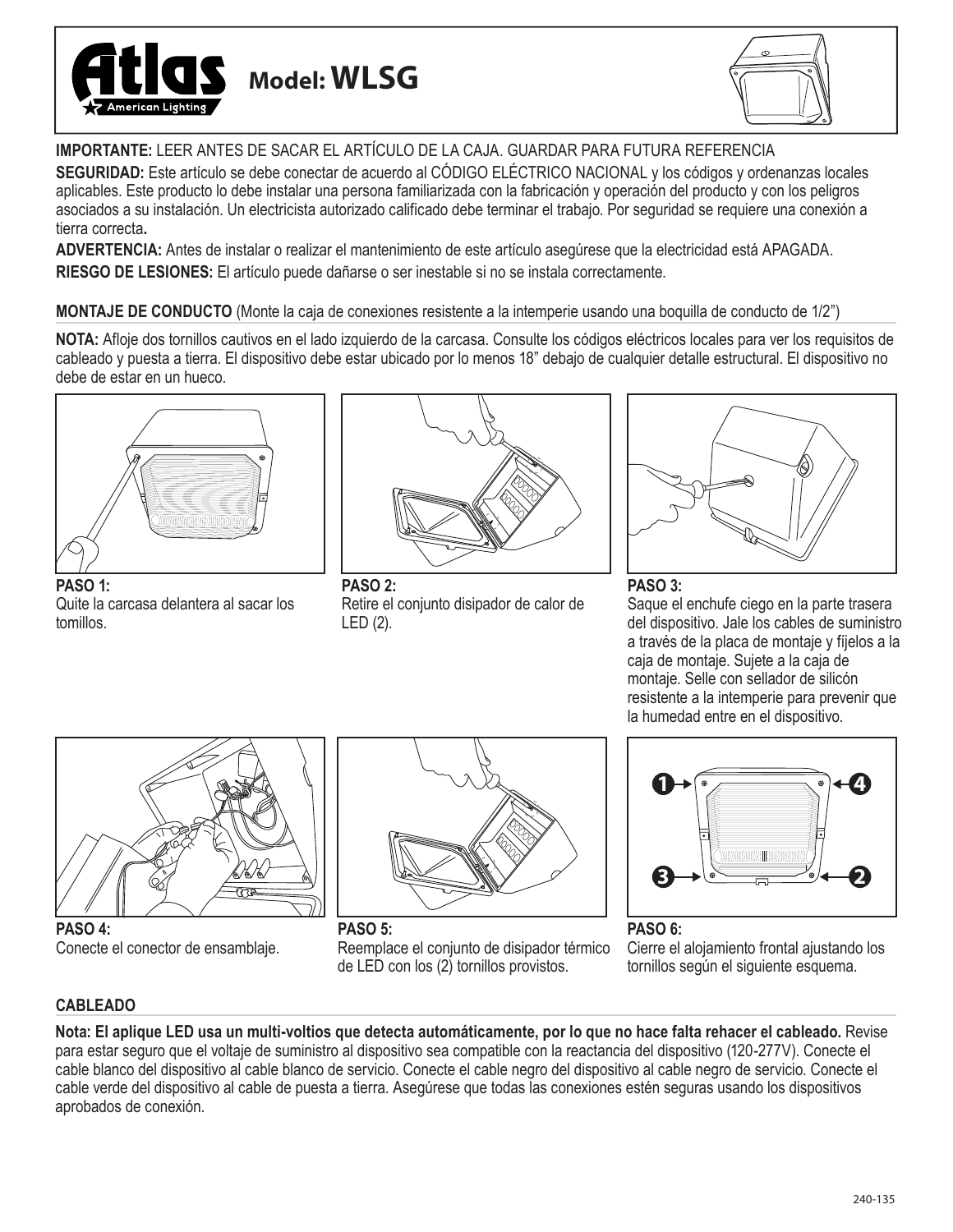



**IMPORTANT:** READ BEFORE REMOVING FIXTURE FROM CARTON. RETAIN FOR FUTURE REFERENCE

**SAFETY:** This fixture must be wired in accordance with the NATIONAL ELECTRICAL CODE and applicable local codes and ordinances. A person familiar with the construction and operation of the product and the hazards involved must install this product. A qualified licensed electrician should complete all work. Proper grounding is required for safety.

**WARNING:** Make certain power is OFF before installing or maintaining fixture.

**RISK OF INJURY:** Fixture may become damaged and/or unstable if not installed properly.

### **CONDUIT MOUNTING**



**STEP 1:**

Open front housing by removing screws.



**STEP 4:** Connect assembly connector.



### **STEP 2:**

Carefully remove LED Heat Sink assembly by removing screws (2).

### **STEP 3:**

Secure fixture to wall using the appropriate hardware. Attach conduit to fixture. Pull leads into fixture and make connections as noted in the wiring section.



**STEP 5:** Replace LED Heat Sink assembly with (2) screws provided.



#### **STEP 6:** Close front housing by tightening the screws using the following pattern.

#### **ATLAS LIGHTING PRODUCTS, INC.'S LIMITED WARRANTY**

THREE OR FIVE-YEAR LIMITED WARRANTY: Atlas warrants that its products will be free from failure in materials and workmanship for a period of three (3) years from the date on which the product was purchased from Atlas. This applies to LED products for a period of five (5) years. When this three or five-year warranty period ends, all warranties (whether express or implied) and liability of Atlas shall immediately cease. The warranty period for is one (1) year.

LIMITATION ON IMPLIED WARRANTIES: **ALL IMPLIED WARRANTIES, INCLUDING IMPLIED WARRANTIES OF MERCHANTABILITY AND FITNESS FOR ANY PARTICULAR PURPOSE, ARE LIMITED TO AND SHALL NOT EXCEED THE TERMS OF THIS LIMITED WARRANTY.**

FURTHER LIMITATIONS OF THIS WARRANTY: This limited warranty DOES NOT cover damage resulting from accident, misuse, abuse, improper repair, lack of reasonable care, modification (including but not limited to use of unauthor parts or attachments), alteration, loss of parts, installation and operation contrary to printed instructions, vandalism, acts of God (lightning, power surges, water damage or similar failure), or transit (including UPS sh warranty also does not include labor costs associated with installing replacement parts for any failed parts returned to Atlas under this warranty.

DUTY AND PROCEDURE TO NOTIFY ATLAS OF FAILED PRODUCT: Notification of a failed product under this warranty must be provided to Atlas within ninety (90) days after discovery of the failure. Notification occurs only by sendi following to Atlas: (1) sales receipt, (2) the date of purchase, and (3) a brief explanation of the nature of the failure. This information must be either e-mailed to Atlas at returns@alpinc.com or mailed to Atlas Lighting ent, P.O. Box 2348, Burlington, NC 27215. The date of the postmark of the mailing to Atlas shall constitute the date of notification under this warranty. If the information is e-mailed, the date that the e-mail is sent to the date of notification under this warranty. Upon receiving a timely notification, Atlas will, if the notification reflects a failure of materials or workmanship, provide a Return Goods Authorization number and full instr merchandise. **All returned goods must be accompanied by a Return Goods Authorization number issued by Atlas.**

SOLE REMEDY: REPAIR OR REPLACEMENT: If, upon receiving a timely notification with the information stated above and receiving merchandise that appears to Atlas to have a failure in materials or workmanship, Atlas will -- at option - either repair the failed part(s) or provide a replacement part or parts. This remedy constitutes the sole remedy under this warranty and Atlas's sole liability in connection with any failed part(s). Atlas shall no expense, injury, loss or damage, whether direct, special, incidental, or consequential (including but not limited to loss of use, income, profit, or production, inconvenience, increased cost of operation, and spoilage of o **damage to material and personal property). As stated above, this limited warranty does not include labor costs associated with installing replacement parts for any failed parts returned to Atlas under this warranty.**

NO OTHER REPRESENTATIONS: No other representations, written or verbal, have been authorized by Atlas. No representative of Atlas has any authority to waive, alter, vary, or add to the terms hereof without prior approval in authorized representative of Atlas.

SEVERABILITY: The foregoing provisions are severable. If any provision shall be unenforceable for any reason, the other provisions shall remain in effect.

**DISCLAIMER: ATLAS LIGHTING PRODUCTS, INC. MAKES NO REPRESENTATIONS (WRITTEN OR VERBAL) OR WARRANTIES (EXPRESS OR IMPLIED) AS TO ANY MATTER WHATSOEVER, INCLUDING WITHOUT LIMITATION THE CONDITION, MERCHANTABILITY, OR FITNESS FOR ANY PARTICULARLY PURPOSE OF ANY PRODUCT, EXCEPT AS EXPRESSLY SET FORTH UNDER THIS LIMITED WARRANTY.** 

**THIS WARRANTY GIVES YOU SPECIFIC LEGAL RIGHTS AND YOU MAY ALSO HAVE OTHER RIGHTS WHICH VARY FROM STATE TO STATE.**